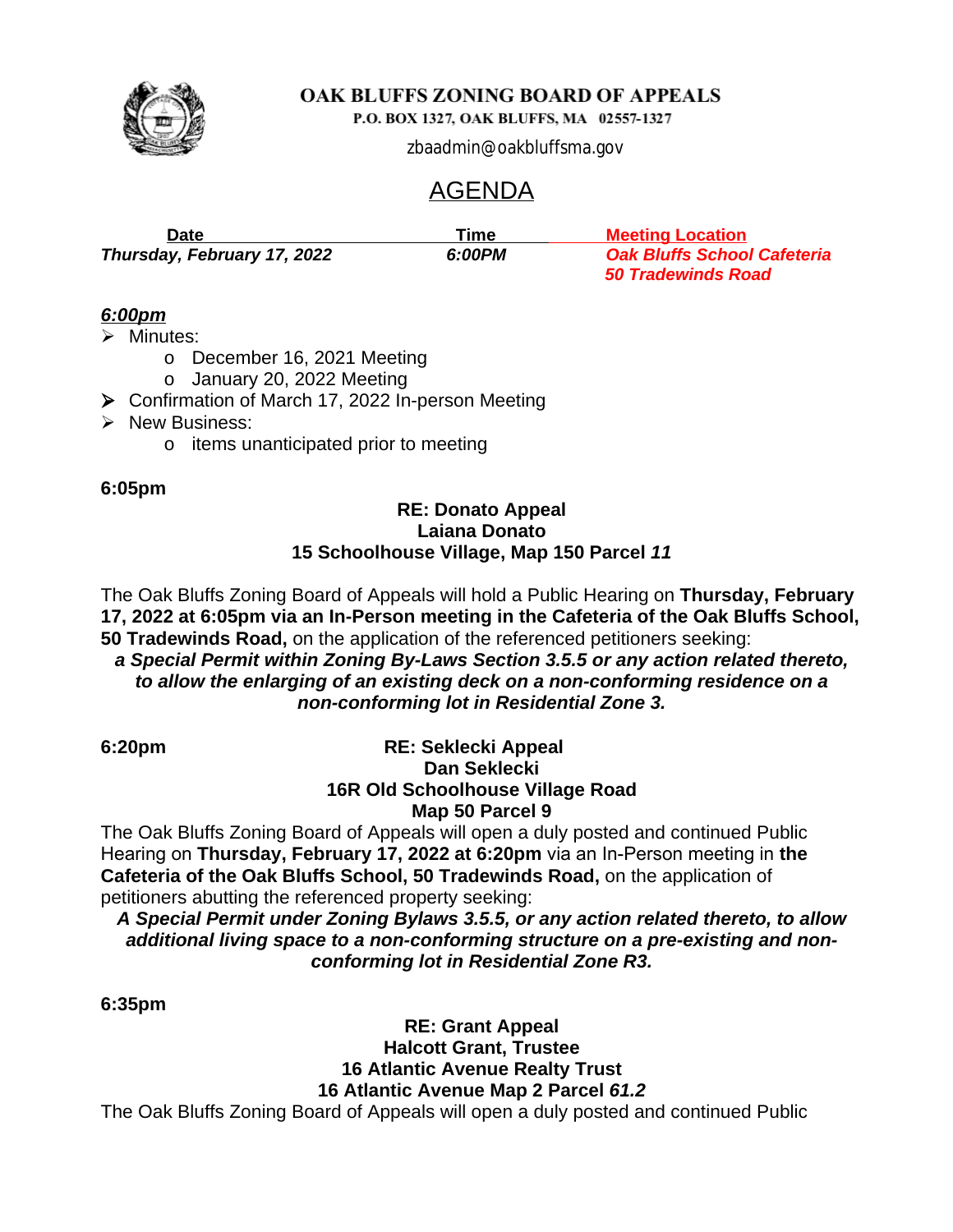

# OAK BLUFFS ZONING BOARD OF APPEALS

P.O. BOX 1327, OAK BLUFFS, MA 02557-1327

zbaadmin@oakbluffsma.gov

Hearing on **Thursday, February 17, 2022 at 7:05pm** via an In-Person meeting in **the Cafeteria of the Oak Bluffs School, 50 Tradewinds Road,** on the application of the referenced petitioners seeking:

*a Special Permit within Zoning Section 3.4.2, or any action related thereto, to construct an accessory apartment on a conforming lot in Residential Zone R2.*

**6:50pm**

### **Appeal of Building Inspector's Decision RE: Goodale Construction Co. 194 Edgartown Road Map 40 Parcel 10**

The Oak Bluffs Zoning Board of Appeals will open a duly posted and continued Public Hearing on **Thursday, February 17, 2022 at 6:50pm** via an In-Person meeting in **the Cafeteria of the Oak Bluffs School, 50 Tradewinds Road,** on the application of petitioners abutting the referenced property seeking:

**to reverse the Building Inspector's ruling, or any action related thereto, that a landscaping business should be allowed to continue to park on the above referenced property because their business is agricultural and therefore is exempt from zoning.**

*7:10pm*

### **RE: Van Allen Appeal Eric Van Allen 4 & 5 Morgan Avenue and 7 Highland Avenue Map 3 Parcels 119, 120 and 132**

The Oak Bluffs Zoning Board of Appeals will open a duly posted and continued Public Hearing on **February 17, 2022 at 7:10pm** via an In-Person meeting in **the Cafeteria of the Oak Bluffs School, 50 Tradewinds Road,** on the application of the referenced petitioners seeking:

*a Special Permit within Zoning By-Laws Section 3.5.5 or any action related thereto, to renovate and expand a pre-existing non-conforming structure, with a pre-existing and non-conforming use, on a pre-existing non-conforming lot in Residential Zone 2.*

**7:12pm**

# **RE: Chun & Kim Appeal Eunu Chun and Lisa H. Kim 7 Arlington Avenue Map 3 Parcel** *15*

The Oak Bluffs Zoning Board of Appeals will open a will open a duly posted and continued Public Hearing on **Thursday, February 17, 2022 at 7:12pm** via an In-Person meeting in **the Cafeteria of the Oak Bluffs School, 50 Tradewinds Road,** on the application of the referenced petitioners seeking:

*a Special Permit within Zoning Sections 3.5.5 and 4.4.4, or any action related thereto, to renovate a pre-existing and non-conforming dwelling and to convert a pre-existing and non-conforming garage into a detached bedroom on a pre-existing and nonconforming lot in Residential Zone 2.*